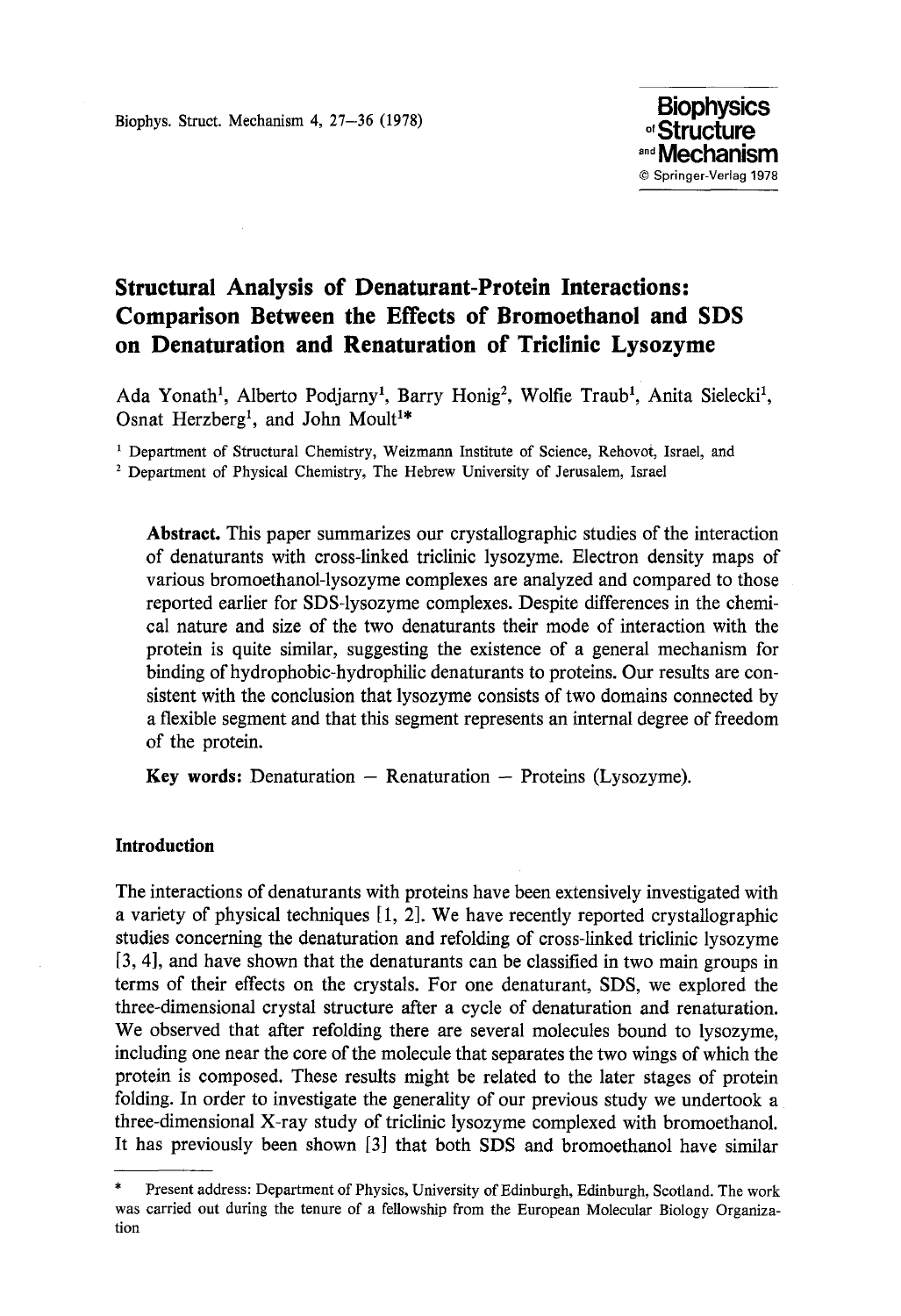macroscopic effects on the lysozyme crystals. However, there are gross differences in their chemical nature and their size. From our comparison of the two denaturants it appears that the manner of protein folding is very possibly the same in both cases and that the interactions of bromoethanol with the protein molecule are very similar to those of SDS.

In the case of bromoethanol we have now extended our three dimensional studies to two points well before complete denaturation (as monitored by loss of the Xray pattern), to enable us to investigate interactions of bromoethanol with the intact enzyme. We find that before any considerable denaturation occurs there is some binding of bromoethanol to the surface of the protein molecule without it causing any substantial conformational changes.

#### **Experimental**

Denaturation and renaturation experiments were carried out at room temperature with cross-linked triclinic lysozyme crystals [3]. Some crystals were partially denatured by soaking them in solutions of increasing concentrations of bromoethanol for long periods (at least three days in each solution). Others were soaked directly in 1.0 M bromoethanol and then transferred to denaturant solutions of lower concentrations for about four days to allow refolding. The crystals were then mounted in quartz capillaries together with the appropriate final concentration of denaturant solution. Complete sets of three dimensional data out to 2.5 A resolution were collected for two bromoethanol concentrations (0.375 M and 0.75 M) before significant denaturation had occurred.

Two crystals were used for each concentration and the intensities were measured from precession photographs using an Optronies digital microdensitometer. The renatured crystals diffracted only to 3.2 Å and complete data sets out to this resolution were collected for two individual crystals, kept at final concentrations of 0.43 M and 0.0 M bromoethanol, using a Nonius Cad-3 diffractometer and the  $\omega$ -scan procedure described in Yonath et al. [4].

The four sets of data were corrected for absorption [5] and scaled to data from a native cross-linked crystal [3], using an iterative Wilson Plot procedure [6]. Differences in structure amplitudes between denaturant treated and native erosslinked crystals were used to calculate electron density difference maps with phases calculated from the triclinic lysozyme structure [7] using an  $F<sup>4</sup>$  weighting system.

The maps obtained from crosslinked crystals before complete denaturation were searched for positive and negative features greater than 2  $\sigma$  and the maps from renatured crystals were contoured at levels greater than 1.5  $\sigma$ , and correlated with the difference maps from SDS-treated crystals [4].

#### **Results**

Figure 1 shows the changes in the minimum X-ray spacing observed for crosslinked triclinic crystals as a function of bromoethanol concentration for the entire cycle of denaturation and renaturation. The four three-dimensional data sets were collected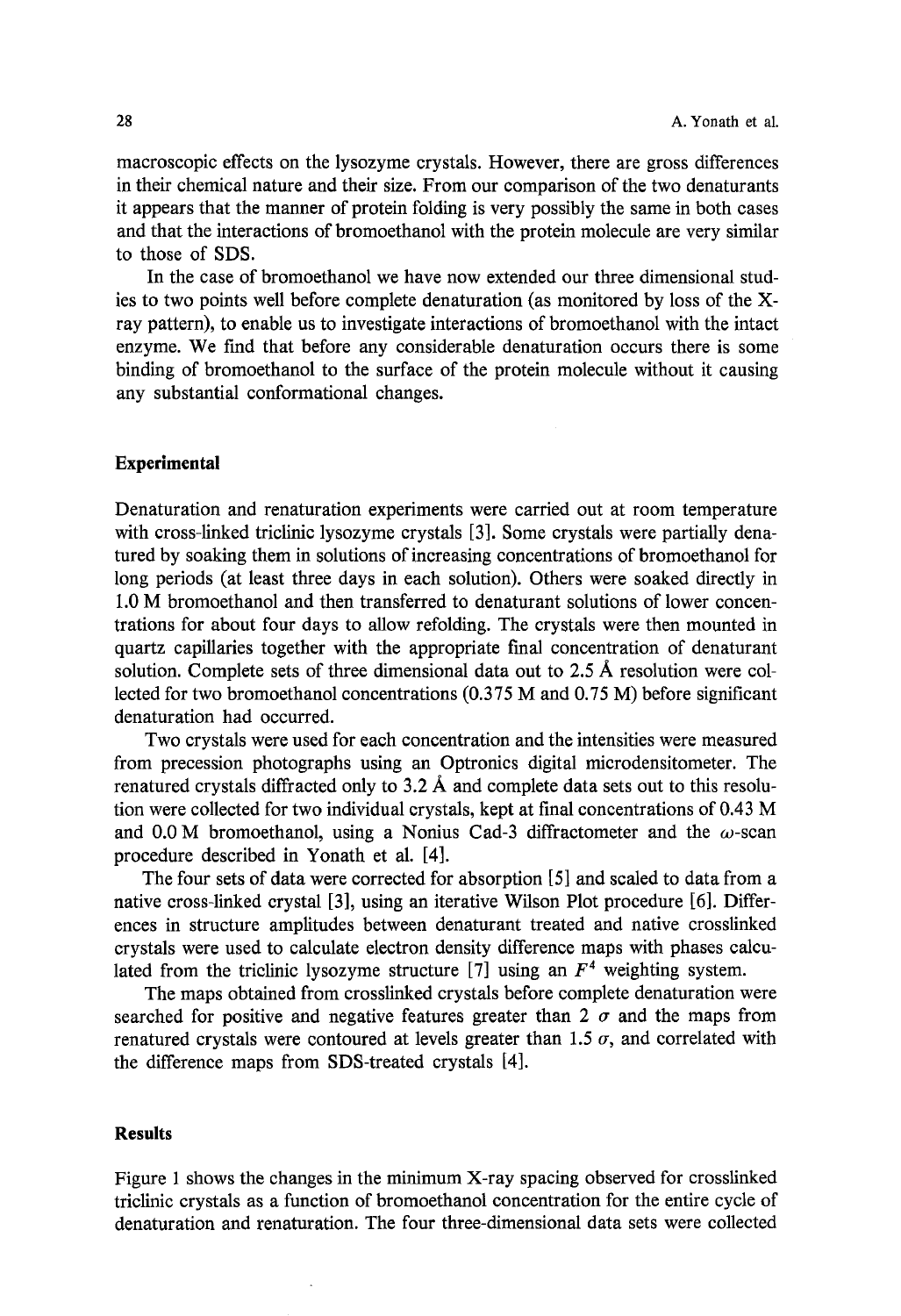

Fig. 1. Minimum X-ray spacing observed for crosslinked trielinic lysozyme as a function of bromoethanol concentration. Complete three-dimensional data sets were collected for conditions indicated by points  $A$ ,  $B$ ,  $C$  and  $D$ 

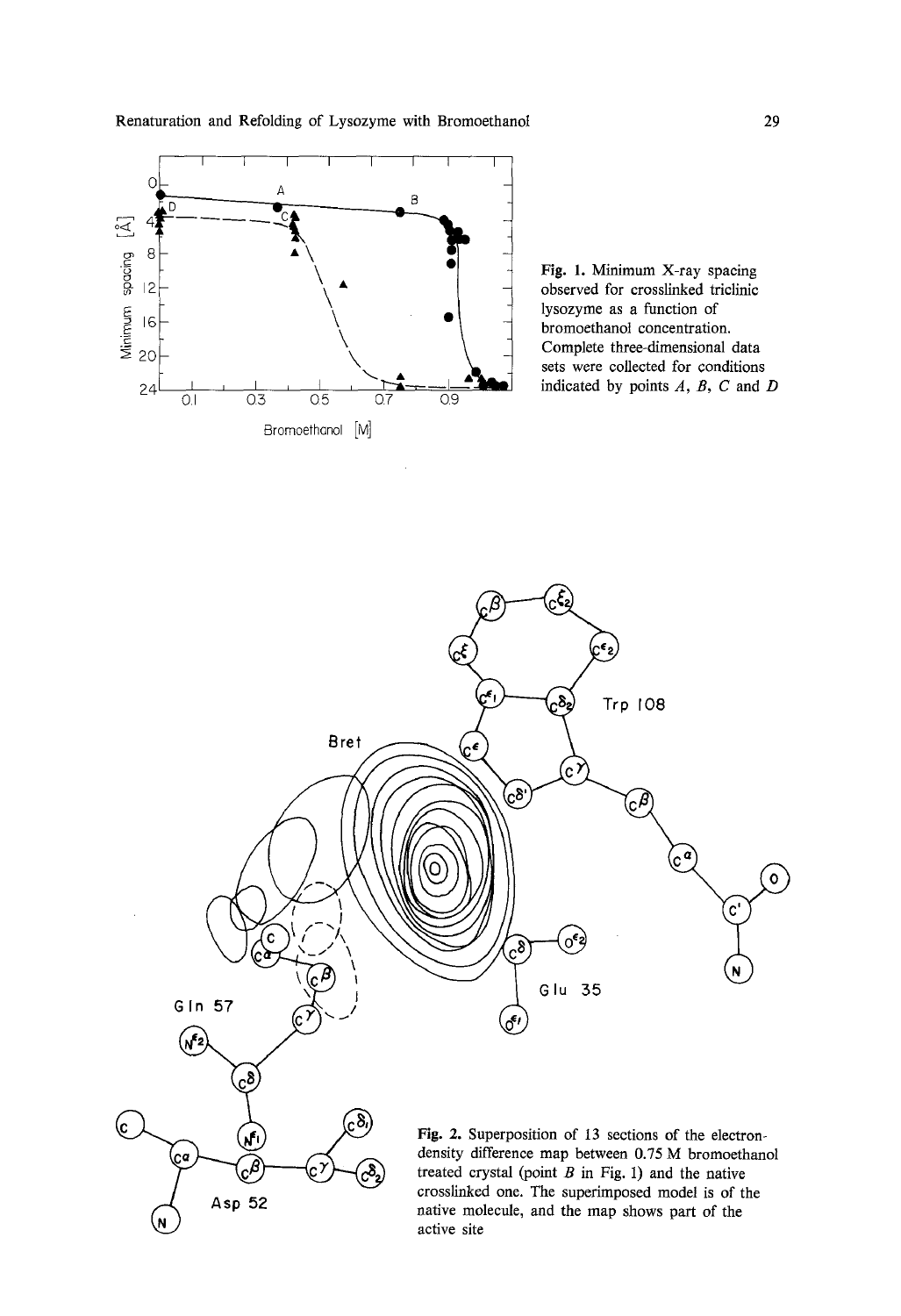| Case             | Conditions                      | Final<br>bromo-               |        | Cell dimensions |        |                  |                 |             |
|------------------|---------------------------------|-------------------------------|--------|-----------------|--------|------------------|-----------------|-------------|
|                  |                                 | ethanol<br>concen-<br>tration | a<br>Å | b<br>Å          | c<br>Å | $\alpha^{\circ}$ | $\beta^{\circ}$ | $v^{\circ}$ |
| 0                | Native<br>crosslinked           | 0.0 M                         | 27.4   | 31.6            | 34.1   | 88.0(1)          | 108.0(3)        | 112.0(3)    |
| $\boldsymbol{A}$ | before complete<br>denaturation | $0.37$ M                      | 27.6   | 32.0            | 34.3   | 88.0(1)          | 108.0(3)        | 113.0(0)    |
| B                | before complete<br>denaturation | $0.75$ M                      | 27.6   | 32.2            | 34.3   | 89.0(1)          | 108.0(4)        | 112.0(7)    |
| C                | denatured<br>and renatured      | $0.43$ M                      | 28.0   | 32.2            | 34.6   | 89.0 (7)         | 108.0(6)        | 113.0(0)    |
| D                | denatured<br>and renatured      | 0.0 M                         | 28.0   | 32.1            | 34.3   | 89.0(7)          | 108.0(4)        | 112.0(7)    |

**Table** 1. Details of data collection and cell constants for the bromoethanol-treated crosslinked triclinic

 $a^a$   $\sigma = \frac{1}{2} \left[ \frac{1}{2} \right]$   $\sigma$   $\left[ \frac{1}{2} \right]$   $\sigma$ , where N is the number of grid points in the map and  $\varrho$  is density of each grid point

for conditions indicated by points  $A, B, C$ , and  $D$  and compared with data for point 0 which corresponds to crosslinked native triclinic lysozyme. Details of the data collection and cell constants are given in Table 1.

# *Crystals Before Complete Denaturation*

Point A refers to crosslinked crystals that were exposed to 0.37 M bromoethanol and point  $B$  to those soaked in 0.75 M bromoethanol. The crystals were isomorphous with the native crosslinked ones, and diffracted to  $\sim$  1.1 Å. Three dimensional data were collected photographically out to  $2.5 \text{ Å}$  resolution. The conventional agreement factor between native crosslinked and 0.75 M bromoethanol treated crystals

 $\left(R=\frac{\sum ||F_{\text{Bret}}|-|F_{\text{C.L.}}||}{\sum |F_{\text{C.L.}}||} \right)$  is 0.13. The electron density difference maps corre-

sponding to 0.37 M and 0.75 M bromoethanol show much the same few features (Table 2). There are more positive regions than negative ones, and the highest peak lies in the active site of the enzyme [8], between Trp 108, Glu 35 and Asp 52. This peak appears in both maps at about the same occupancy, suggesting that a 0.37 M concentration of bromethanol is sufficient to entirely saturate this site.

It has been shown [9] that alcohols are inhibitors of lysozyme and indeed the mode of binding of bromoethanol is very similar to that found for propanol [ 10]. It is clear that one bromoethanol molecule is attached with high occupancy to the active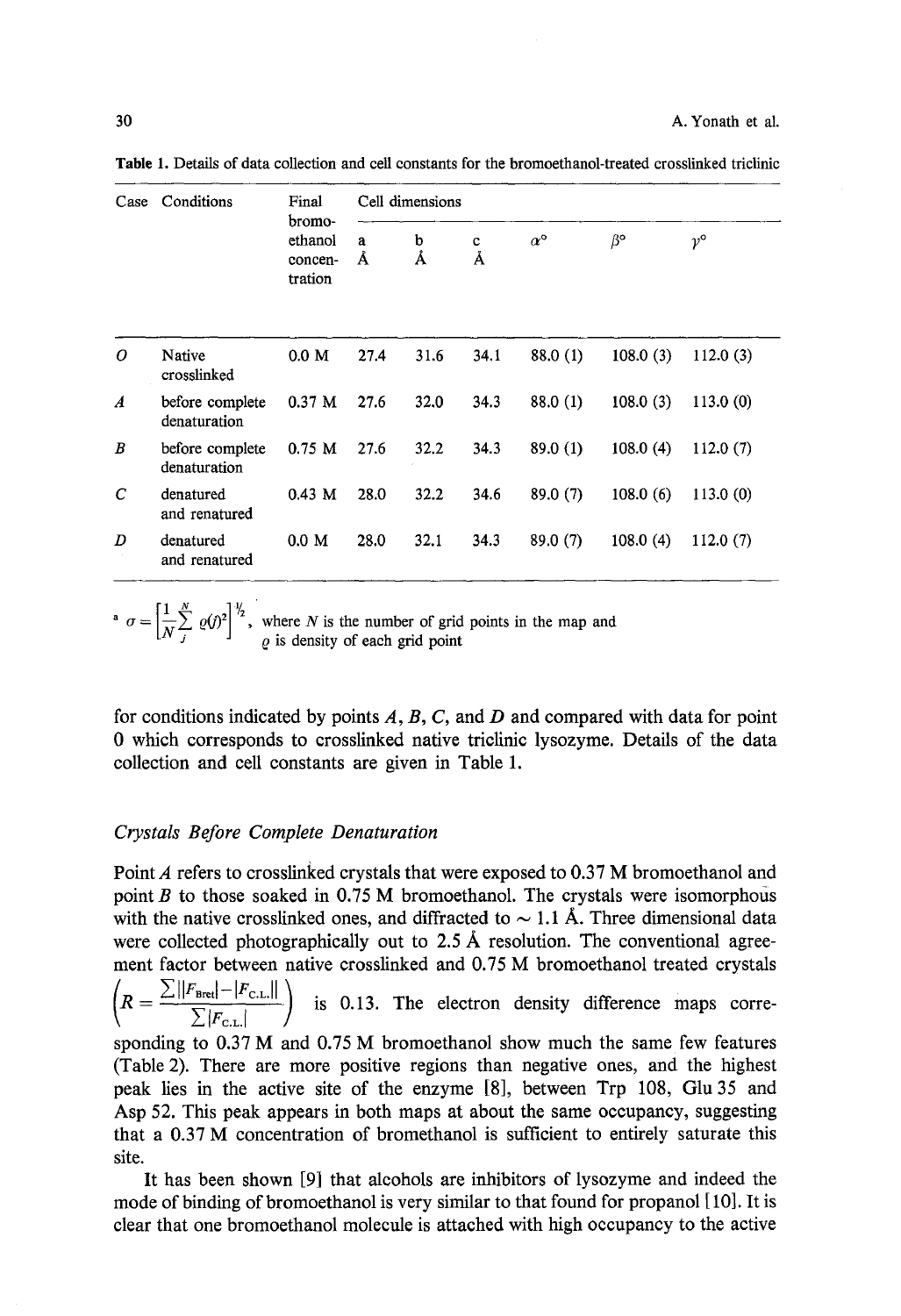| lysozyme crystals |  |
|-------------------|--|
|-------------------|--|

| Resolution | Number                 |                                      | Comparison to crosslinked                                         |                                                              |                         |                                    |
|------------|------------------------|--------------------------------------|-------------------------------------------------------------------|--------------------------------------------------------------|-------------------------|------------------------------------|
| Å          | of<br>crystals<br>used | Number of<br>reflections<br>measured | Number of<br>merged<br>reflections<br>after 3 $\sigma$<br>cut off | Difference in<br>temperature<br>factor from<br>C.L. crystals | $R$ factor <sup>b</sup> | $\sigma^a$ of<br>difference<br>map |
| 2.5        | $\mathbf{2}$           | 8675                                 | 3217                                                              |                                                              |                         |                                    |
| 2.5        | $\overline{2}$         | 8695                                 | 3198                                                              | 17.5                                                         | 0.15                    | 6                                  |
| 2.5        | $\mathbf{2}$           | 8738                                 | 3202                                                              | 18.5                                                         | 0.13                    | 8                                  |
| 3.25       | 1                      | 1600                                 | 957                                                               | 66                                                           | 0.26                    | 17                                 |
| 3.2        | 1                      | 1600                                 | 753                                                               | 54                                                           | 0.20                    | 12                                 |

 $\sum (Fobs|-|Fobs|$  (C.L.)|)  $[Fobs]$ 

site (Table 2 and Fig. 2) whereas all the others are distributed on the surface and are weakly bound to the protein.

#### *Renatured Crystals*

Crystals that have been fully denatured were soaked in 0.43 M bromoethanol (point  $C$ ) and in mother liquor (point  $D$ ). In the first case the average of monitored intensities decreased by 15% during the course of data collection, but for the second the average decrease was less than 5%. The second crystal also has a lower temperature factor (Table 1) and provided rather cleaner electron density maps.

## *Comparison of SDS and Bromoethanol Difference Maps*

From the difference maps one can identify bromoethanol molecules located at various sites near the protein as was found in the case of SDS binding [4]. Moreover, careful inspection of the maps shows that many residues remote from the bromoethanol sites are located in new positions, and that the gross features of the bromoethanol difference maps are very similar to those found in the SDS difference maps [4]. For this reason the maps corresponding to points  $C$  and  $D$  were correlated with the difference maps of refolded lysozyme measured in 0.35 M and 0.0 M SDS. The correlation factors between the various maps are given in Table 3. There is considerable similarity between point  $D$  and the two SDS maps whereas the correlation of point C is somewhat lower. The locations common to bromoethanol and SDS molecules are given in Table 4.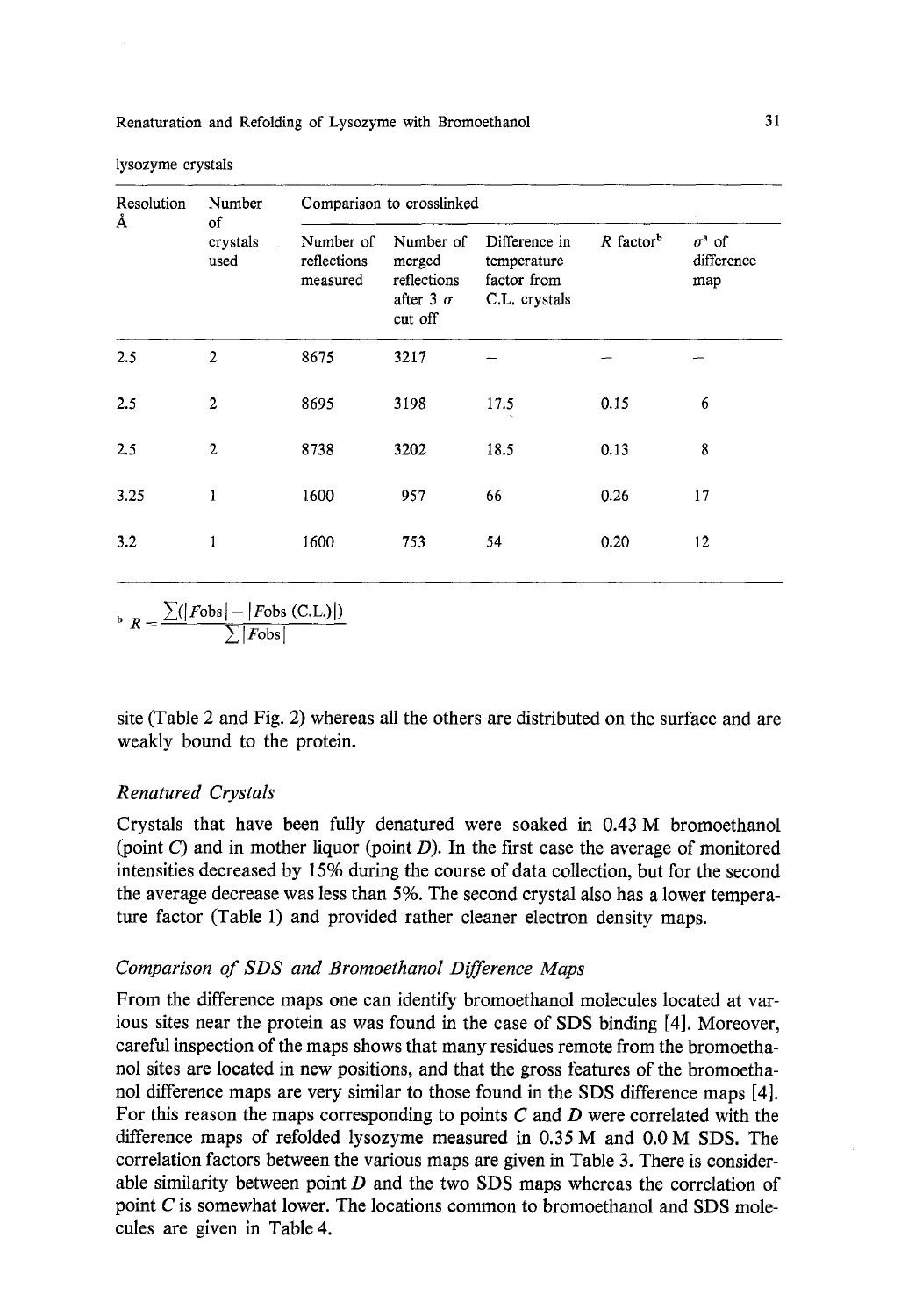| Table 2. Possible locations of |                         |                          |      |        |                                 |      | bromoethanol molecules before the denaturation of the triclinic lysozyme crystals                                                                |                                 |                        |
|--------------------------------|-------------------------|--------------------------|------|--------|---------------------------------|------|--------------------------------------------------------------------------------------------------------------------------------------------------|---------------------------------|------------------------|
| Bromo-                         |                         | Coordinatesb             |      |        | Coordinatesb                    |      | Possible contacts with the protein <sup>e</sup>                                                                                                  | Relative occupancy <sup>4</sup> |                        |
| molecule<br>ethanol<br>ż       | in the 0.75 1<br>map(A) | ⋝<br><b>bromoethanol</b> |      | map(A) | in the $0.37$ M<br>bromoethanol |      |                                                                                                                                                  | bromoethanol<br>0.75 M          | bromoethanol<br>0.37 M |
|                                |                         |                          | N    | ×      |                                 | ч    |                                                                                                                                                  |                                 |                        |
| Ë                              | $-3.8$                  | 28.4                     | 3.8  |        |                                 |      | Arg 5, Trp 123                                                                                                                                   | 0.10                            |                        |
| 2D                             |                         | 23.5                     | 22.8 | 3.8    | 22.7                            | 22.4 | Glu 35, Asp 52, Lue 56, Glu 57°,<br>Ilu 58, Asn 59°, Trp 63°, Ilu 98,<br>Ala 107, Trp 108                                                        | $\overline{00}$                 | 001                    |
| 3D                             | $-10.3$                 | 22.5                     | 27.6 |        |                                 |      | Tyr 20, Arg 21, Lys 96, Val 99,<br>Ser 100                                                                                                       | 0.15                            |                        |
| đÞ                             | 9.6                     | 23.                      | 34.3 | 10.7   | 22.5                            | 35.1 | Asp 48°, Arg 61, Trp 62, Gly 71,<br>Ser 72°, Arg 14 <sup>8</sup>                                                                                 | 0.10                            | 0.10                   |
| 52                             | 13.5                    | $\ddot{5}$               | 34.6 | 13.9   | 12.9                            | 36.2 | Pro 70, Gly 71, Ser 72°, Gln 121°' *<br>Asn 65', Gly 67, Arg 68, Thr 69,<br>Arg 125 <sup>g</sup> , Gly 126 <sup>g</sup>                          | 0.30                            | 0.10                   |
|                                |                         |                          |      |        |                                 |      | <sup>a</sup> All the molecules are labeled D to indicate possibly denatured states, as apposed to R that indicates the renatured refolded states |                                 |                        |

The coordinate system is that used for native triclinic lysozyme (Moult et al., 1976) <sup>t</sup> The coordinate system is that used for native triclinic lysozyme (Moult et al., 1976)

Distances up to  $6$  Å were considered for both cases

Molecule No. 2D was assumed to have occupancy  $= 1$ , based on the integrated peak heights • Distances up to  $\vec{b}$  A were considered for both cases<br>
<sup>4</sup> Molecule No. 2D was assumed to have occupancy = 1, based on the integrated peak heights<br>
<sup>4</sup> Only for 0.37 M case<br>
<sup>f</sup> Only for 0.75 M case

e Only for 0.37 M case

From a neighbouring molecule <sup>8</sup> From a neighbouring molecule Only for 0.75 M case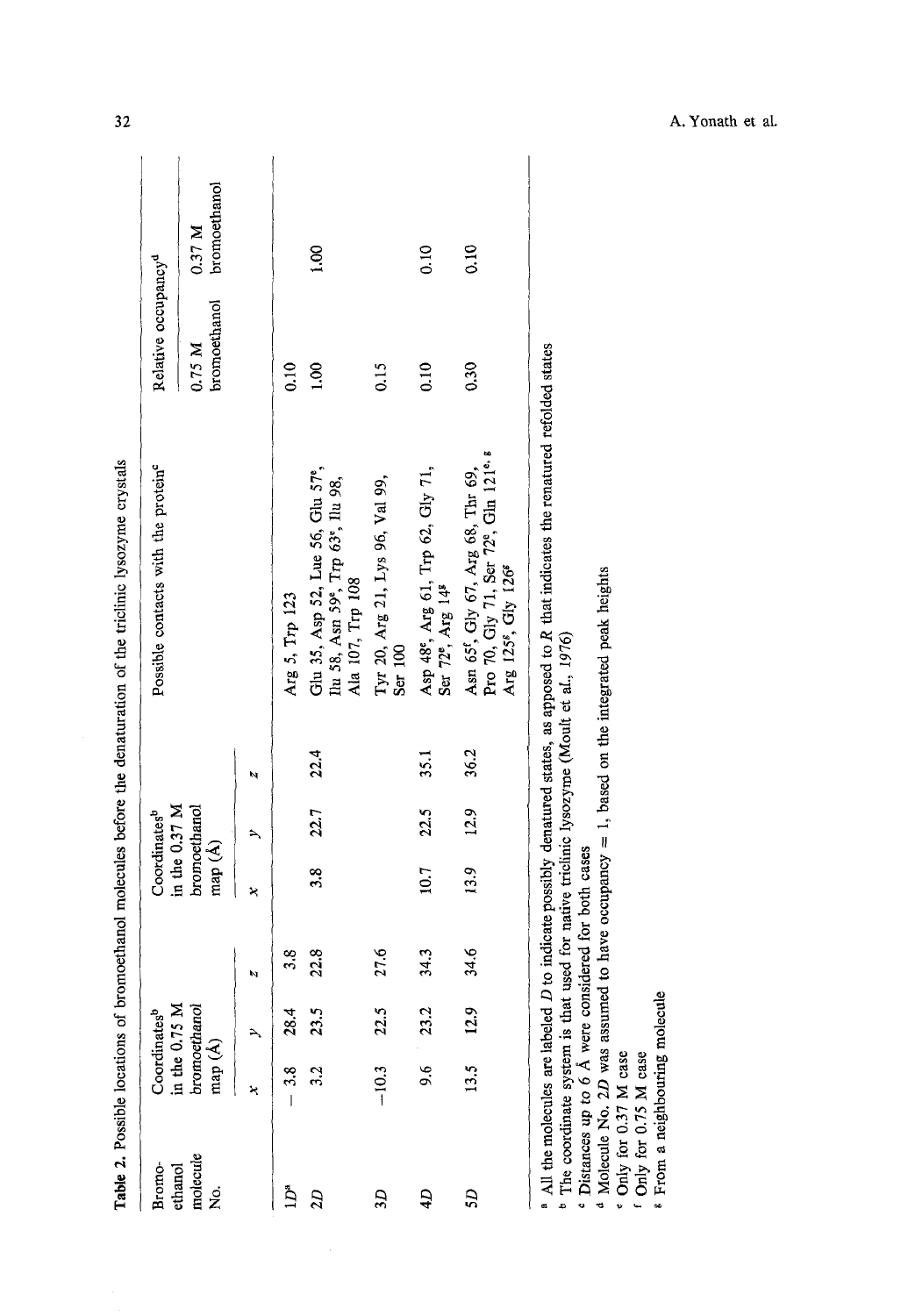Renaturation and Refolding of Lysozyme with Bromoethanol

|                     | <b>Bromoethanol</b><br>$0.43 \, M$ | Bromoethanol<br>0.0 M | <b>SDS</b><br>0.35 M | <b>SDS</b><br>0.0 M |
|---------------------|------------------------------------|-----------------------|----------------------|---------------------|
| Bromoethanol 0.43 M | 1.0                                | 0.59                  | 0.42                 | 0.46                |
| Bromoethanol 0.0 M  |                                    | 1.0                   | 0.62                 | 0.65                |
| SDS 0.35 M          |                                    |                       | 1.0                  | 0.79                |
| SDS 0.0 M           |                                    |                       |                      | 1.0                 |

Table 3. Correlation<sup>a</sup> between bromoethanol and SDS electron density difference maps. (All maps are of the renatured state)

 $^a$  The correlation (C), between two difference maps is:

$$
C(\varrho_1, \varrho_2) = (\sigma(\varrho_1) \sigma(\varrho_2))^{-1} \Big( \varrho_1(r) - \bar{\varrho}_1 \Big) \left( \varrho_2(r) - \bar{\varrho}_2 \right) d^3r
$$
  
unit  
cell

where  $\varrho_1$  and  $\varrho_2$  are the electron densities of the two maps  $\bar{\varrho}_1$  and  $\bar{\varrho}_2$  are the mean value of these densities, and  $\sigma(\rho_2)^2$  are the mean square densities

| Molecule<br>No. |             |       |      | Coordinates <sup>a</sup> of SDS $(A)$ Coordinates <sup>a</sup> of bromoethanol $(A)$ Nearest |      |      | neighbours              |
|-----------------|-------------|-------|------|----------------------------------------------------------------------------------------------|------|------|-------------------------|
|                 | $\chi$      |       | z    | x                                                                                            |      | z    |                         |
| 1R              | $-5.9$      | -11.6 | 16.9 | $-6.0$                                                                                       | 12.0 | 15.9 | His 15, Ilu 88, Thr 89  |
| 2R              | $-2.1$ 24.7 |       | 8.6  | $-3.0$                                                                                       | 24.9 | 7.5  | Trp 123, Lys 33, Phe 38 |
| 3R              |             |       |      | 6.7                                                                                          | 22.5 | 23.1 | Asp 52, Gln 57          |
| 4R              | $-1.0$      | 18.2  | 34.2 |                                                                                              |      |      | Thr 47, Lys 97          |

Table 4. Locations of bromoethanol and SDS molecules in the renatured crystals

<sup>a</sup> The coordinates given are for the point of highest electron density in the peak

It is clear that both denaturants are found at almost the same site (No. 1R of Table 4) in the interior of the protein between His 15 and Ilu 88 (Fig. 3). An additional site nearer the surface  $(No. 2R)$  is also common to both denaturants and appears to involve a hydrophobic pocket created by a displacement of the side chains of Phe 38 and Trp 123 (Fig. 4). It appears from model building that the bromoethanol molecule in this site might make a hydrogen bond to the guanidinium group of Arg 5, as could the sulfate of SDS, though the latter might also be bound to the side chain of Arg 125.

A third bromoethanol molecule (No.  $3R$ ) is located near the active site of lysozyme between Asp 52 and Gin 57. In fact this bromoethanol molecule is observed only in the difference map of the 0.43 M bromoethanol treated crystal and not in the 0.0 M. No SDS was found in the vicinity of this site, but on the other hand, one SDS molecule was found to bind at the interface between two adjacent proteins, at a position where no bromoethanol could be detected [4].

A further point of similarity between the difference maps obtained from lysozyme crystals renatured after treatment with bromoethanol or with SDS concerns the so called packing regions [4]. These are regions in the crystal structure where surface loops of polypeptide chain from neighbouring molecules lie close to one anoth-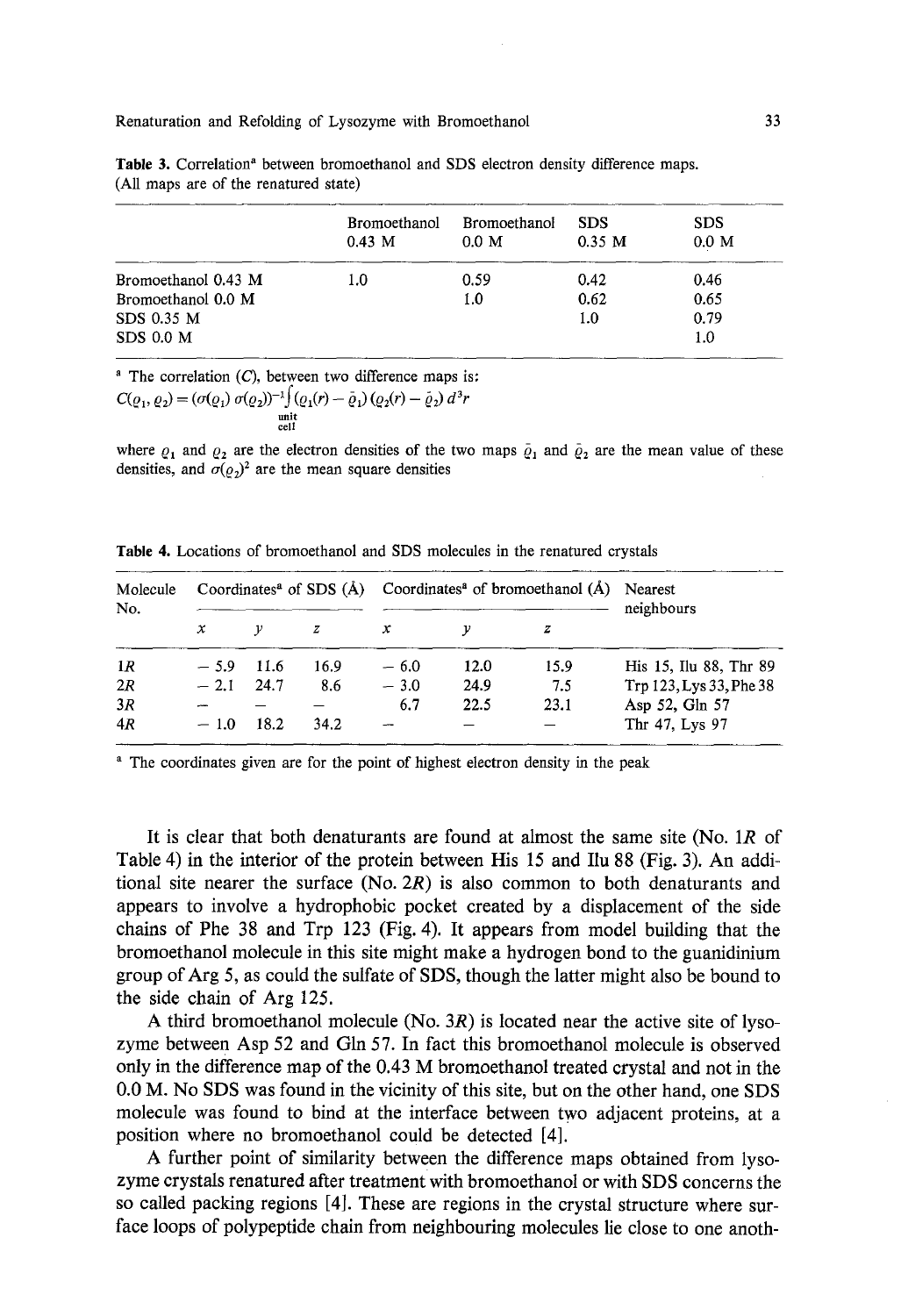

Fig. 3. Stereo superposition of 10 sections of the electron-density difference map between 0.0 M bromoethanol renatured molecule (point  $D$  in Fig. 1) and the native crosslinked one in the region of the internally trapped bromoethanol molecule interaction site (peak  $A$ )



Fig. 4. Superposition of 11 sections of the electron-density difference map between partially renatured lysozyme crystal (point C in Fig. 1) and the cross-linked one. The superimposed model is of the native molecule, and the map shows the hydrophobic pocket of Phe 38 and Trp 123

er. The maps for both denaturants show some of the strongest indications of conformational changes in these regions.

The electron density difference maps derived from crystals renatured after SDS or bromoethanol denaturation have many features. Some of them can be clearly ascribed to conformational changes in the protein, and others have been assigned to denaturant molecules. However, there are still some peaks which we have not yet been able to interpret with confidence. We plan to refine the coordinates of the renatured protein, and to prepare a difference map between the refined renatured molecule and native cross-linked one, with a view to obtaining a more complete description of this protein-denaturant complex.

# **Discussion**

Inspection of Table I shows that there is a clear difference between the crystals at point  $A$  and  $B$  as compared to those at  $C$  and  $D$  cases. Whereas the first two, studied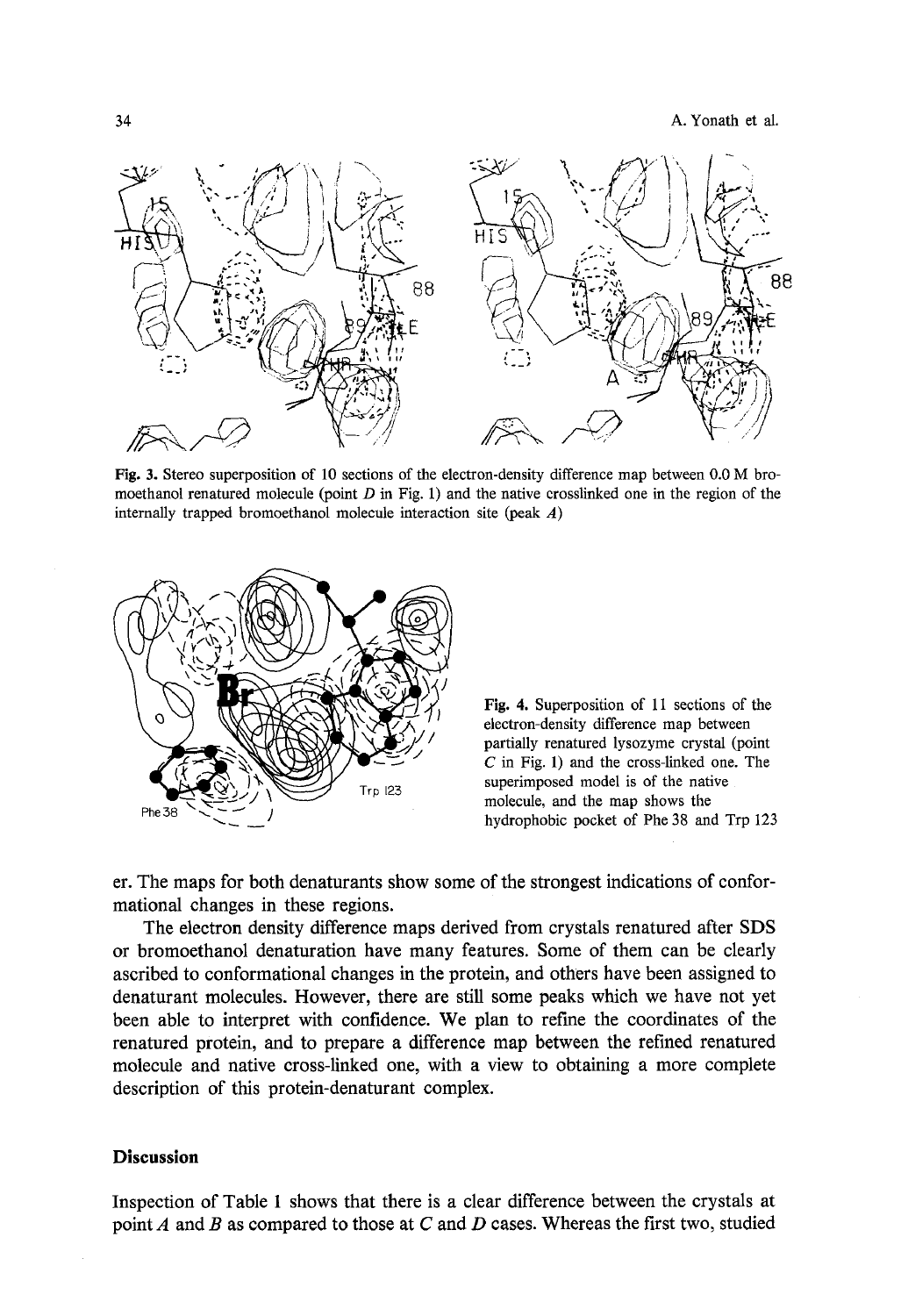Renaturation and Refolding of Lysozyme with Bromoethanol 35

before complete denaturation, show very high similarity to the crosslinked crystals, the last two, which lie on the refolding pathway, are less similar to the native state. This is reflected in the observed lower X-ray resolution, higher  $R$  factors, higher temperatures factors and the standard deviations of the difference electron density maps.

The most striking result of this study is the high degree of similarity found in crystals renatured after treatment with bromoethanol and with SDS, with regard to both the conformational changes in the protein and the locations of the attached denaturant molecules. These similarities appear to us to have structural implications.

First, our results are consistent with what may be quite a general mechanism for binding of hydrophobic-hydrophilic denaturants to proteins. In this mechanism the initial attachment occurs between the hydrophilic portion of the detergent (sulfate in SDS, OH group in bromoethanol) and a polar group on the surface of the protein. This interaction need not cause any appreciable changes in protein conformation as can be seen from complexes  $A$  and  $B$ . At higher detergent concentrations further interactions between the hydrophobic portion of the detergent and hydrophobic regions of the protein occur. It is these interactions, involving the interior of the protein, that lead to significant unfolding.

In this connection it is of interest to note that bromoethanol site  $3R$  (Table 4) in the renatured protein is close to site  $2D$  (Table 2) found before denaturation. Similarly, site  $2R$  (Table 4) which is common to bromoethanol and SDS after renaturation is near site  $1D$  (Table 2). In both cases, the bromoethanol molecules are found on the surface of the protein before denaturation, and are more burried in the renatured molecule, while maintaining their hydrophilic contacts with the surface.

Though different detergent molecules may bind through the same mechanism, they need not occupy identical locations, because of differences in size and shape. Thus SDS may be too long and too hydrophobic to fit confortably into the active site at  $2D$  (Table 2) or the associated location 3R, (Table 4) whereas bromoethanol may be too small to be wedged between two molecules in the crystal as is SDS at the site 4R (Table 4).

Another inference one might draw from our results is that the similar conformafional changes in the protein observed with the two denaturants arise from some flexibility inherent in the lysozyme structure. In particular the trapping of a denaturant molecule in the hydrophobic core of the protein (site  $1R$ , Table 4) implies a major conformational change brought about by separation of the two wings of the protein. This was discussed in detail in our previous paper, dealing with SDS denaturation studies. The similar results with bromoethanol strongly support our earlier suggestion that the hinging mechanism, between independent whole lobes, is an important feature of the refolding pathway.

Finally, the marked conformational changes observed in the maps at packing regions suggest a possible explanation for the sharpness of changes in the crystal volume and X-ray resolution observed with bromoethanol and SDS. Separation of the two wings of the protein would cause a large change in molecular size and consequently produce close contacts between neighbouring molecules in the crystal. These close contacts are evidently accommodated by distortions in the fairly flexible loops of polypepfide chain at the packing regions. However, for the lysozyme mole